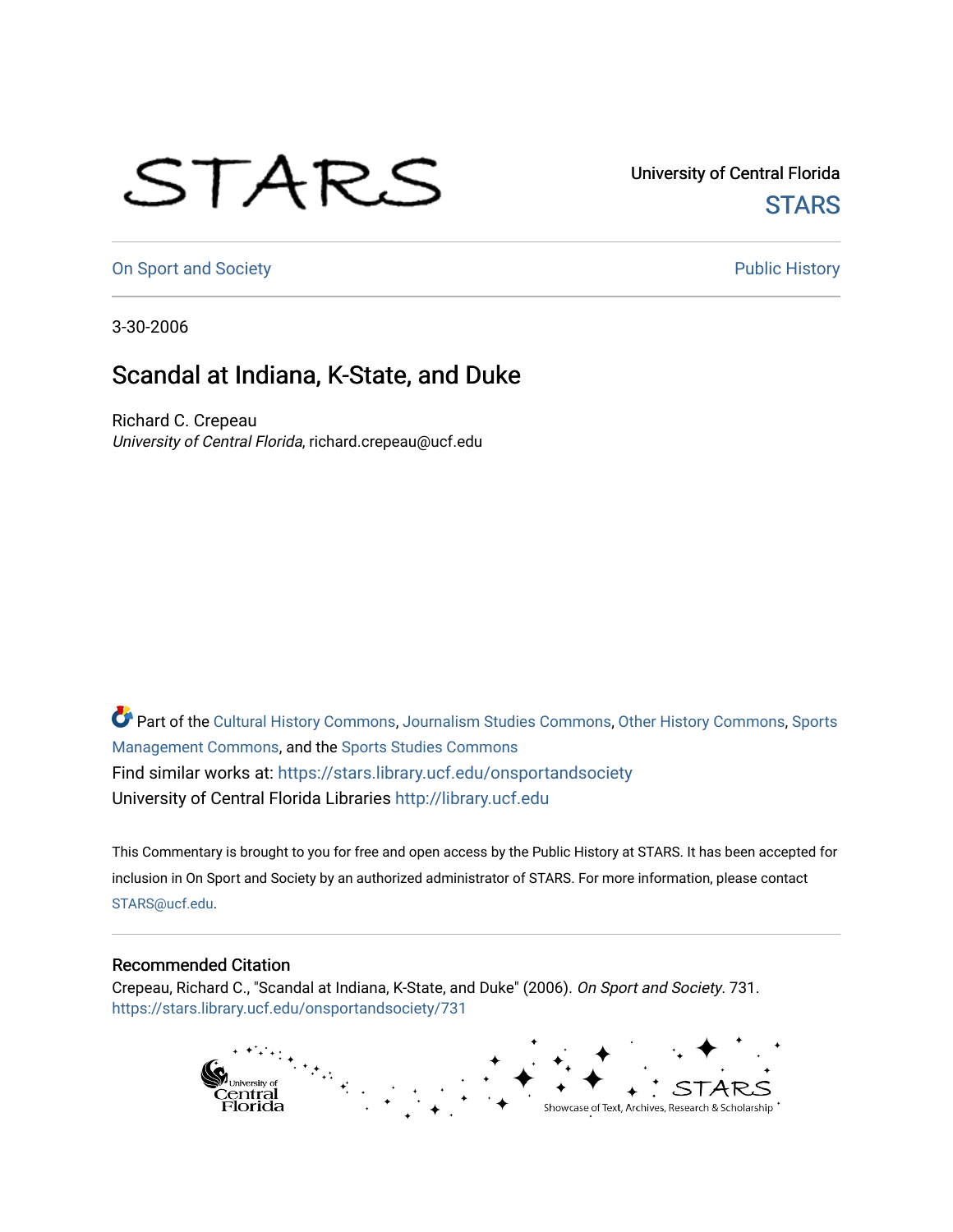## SPORT AND SOCIETY FOR H-ARETE Scandal at Indiana, K-State, and Duke MARCH 30, 2006

In this month of madness, March is going out like a crazed lion. The Final Four has offered excitement at the level of delirium. While off the court the dark underside of intercollegiate athletics had found numerous modes of expression pointing to levels of madness of another kind.

Although the three cases to be examined here are considerably different in both seriousness and consequences, all three are part of a piece and intricately interrelated. All three point to the incompatibility of intercollegiate athletics and the educational mission of the university as well as the ways in which the university has been corrupted by the big business of intercollegiate athletics. The culture of privilege and exception surrounding athletic programs, departments, and personnel, has become deeply ingrained in university life.

The first, and least egregious case, involves Indiana University, the institution once dominated by its basketball coach, Robert Knight. In search of a new Mr. Knight, IU has turned to Oklahoma where Kelvin Sampson has produced a winning program and amassed an envious record of a reported 550 recruiting violations currently being investigated by the NCAA. No doubt the upside here is that Sampson has demonstrated an ability to attract good players, and through this investigation he should learn how to better hide the violations. This is the good news for Indiana.

Hiring someone under this kind of cloud sends the message that coaching integrity is something that is not all that important, or at least not as important as winning.

If the IU case is tainted, then what can be said about the hiring of Bobby Huggins as the new coach at Kansas State University? The baggage carried by Huggins makes Sampson's look like an overnight case. Huggins has been in coaching for 24 years with the most recent sixteen at the University of Cincinnati where he took his teams to March Madness for fourteen straight years.

The fact the graduation rates for Cincinnati's basketball team under Huggins were among the worst in the nation doesn't seem to matter. The fact that Huggins was arrested for drunken driving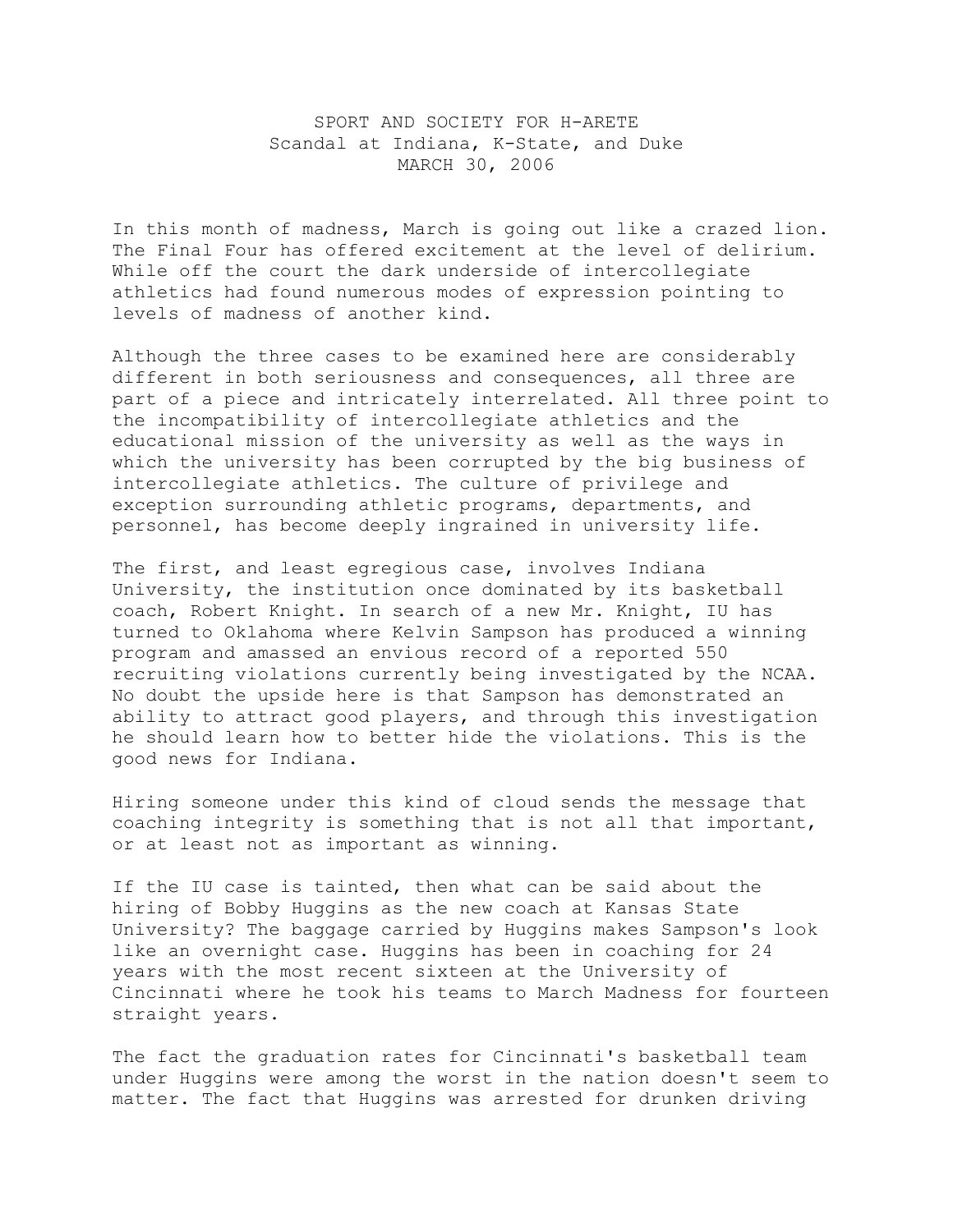two years ago and that his firing at Cincinnati resulted from an accumulation of off-court offenses and questionable on-court machinations seems not to matter either. Kansas State, like so many other athletic programs, is looking for a winner, and Huggins has established himself as a consistent winner on the court.

Kansas State President Jon Wefald said that America is a country that always gives people an opportunity to fit in and start over again. "What we have here today is a coach who can do a great job as a coach and recruiter, and do a good job of bringing in student-athletes that are going to go to class and graduate." The latter comment qualifies as delusional and the President was lucky he didn't choke to death on it.

One report indicates that the announcement of Huggin's hiring came after the University President first listed any number of significant academic achievements within and by the university. Whether this provided enough cover is doubtful and probably fooled no one except perhaps President Wefald.

The third case involves the university that is reputed to have one of the best academic environments in the nation, and one that demands much of its athletes. Some even claim that at Duke the term "student athlete" is not an oxymoron. Today Duke is dealing with an ugly incident involving a case of rape at a party held by the Lacrosse team. The specifics of the case are not yet known, although one university official said that there is no doubt the rape did take place and that the party was fueled by alcohol. The Lacrosse season has been suspended and the team members are under police investigation.

A number of things are worth noting about the Duke case beyond the specifics of the rape case itself. First, team members have not been forthcoming with information about the night in question and police have described them as uncooperative. Second, there has been almost no public comment from the coach of the team, Mike Pressler, who has been head coach at Duke for over twenty years. Third, fifteen members of the 47 man Lacrosse team have been previously charged in cases primarily of underage drinking and drunken behavior. Fourth, the case has a racial component as the woman is black and all but one of the 47 players is white.

Student protests have taken place on campus accusing the Duke administration of not acting forcefully enough, and directing anger at what some see as a conspiracy of silence by the